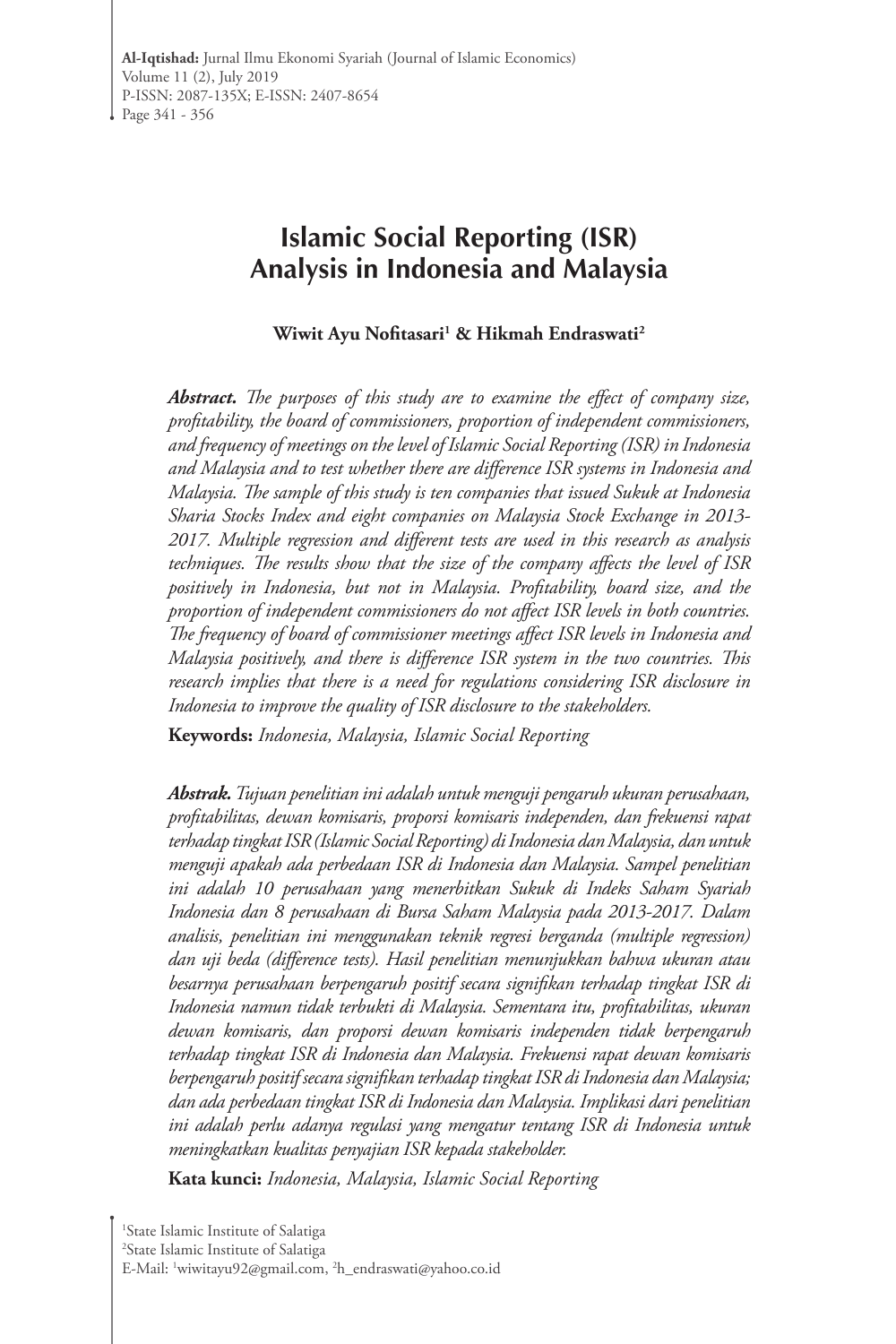## **Introduction**

According to the World Business Council on Sustainable Development (WBCSD), Corporate Social Responsibility (CSR) is a commitment from the company to implement ethics behavior; and to contribute to the sustainable economic development by paying attention to corporate social responsibility and focusing on the balance between economic, social and environmental aspects. The concept of CSR does not only exist in conventional economics but also develops in Islamic economics.

Islamic measurement of CSR does not only cover material aspects but also includes spiritual and moral aspects. The fulfilment of corporate responsibility in the Islamic concept can be seen through the Islamic Social Reporting (ISR) disclosure. Islamic Social Reporting framework was developed by Haniffa (2002) and modified by Othman and Thani (2010), covering six themes namely, funding and investment, products and services, employees, society, environment, and corporate governance.

The disclosure of corporate social responsibility in conventional context has been widely discussed in previous research, but research in ISR disclosure is still limited, so this study uses research from a conventional social responsibility disclosure context. ISR disclosure in the Indonesian context is still voluntary up until now, and there are no specific regulations governing the ISR index disclosure items (Jannah and Asrori, 2016).

Based on previous research, company size, profitability, the board of commissioners and the proportion of independent commissioners influence ISR disclosure (Kurniawati and Yaya, 2017). This research supported Othman et al. (2009) and Ousama and Fatimah (2006) and was different from Murtanto and Elvina (2004). Othman et al. (2009) and Ousama and Fatimah (2006) stated that size has a significant positive effect on the level of ISR disclosure.

There are differences in research results related to factors that influence the level of ISR disclosure. Lestari (2013) stated that profitability has a significant positive effect on ISR level disclosure, while Sunarsih and Ferdiyansyah (2017) stated that profitability does not affect ISR disclosure. Rizki et al. (2014) stated that the board of commissioners affect the disclosure of CSR positively, while Nur and Priantinah (2012) stated that the board of commissioners affect CSR disclosure negatively.

Haribowo (2015) maintained that the composition of the board of commissioners and the frequency of commissioners meetings effect on CSR disclosure negatively, but Rizki et al. (2014) stated that the frequency of commissioner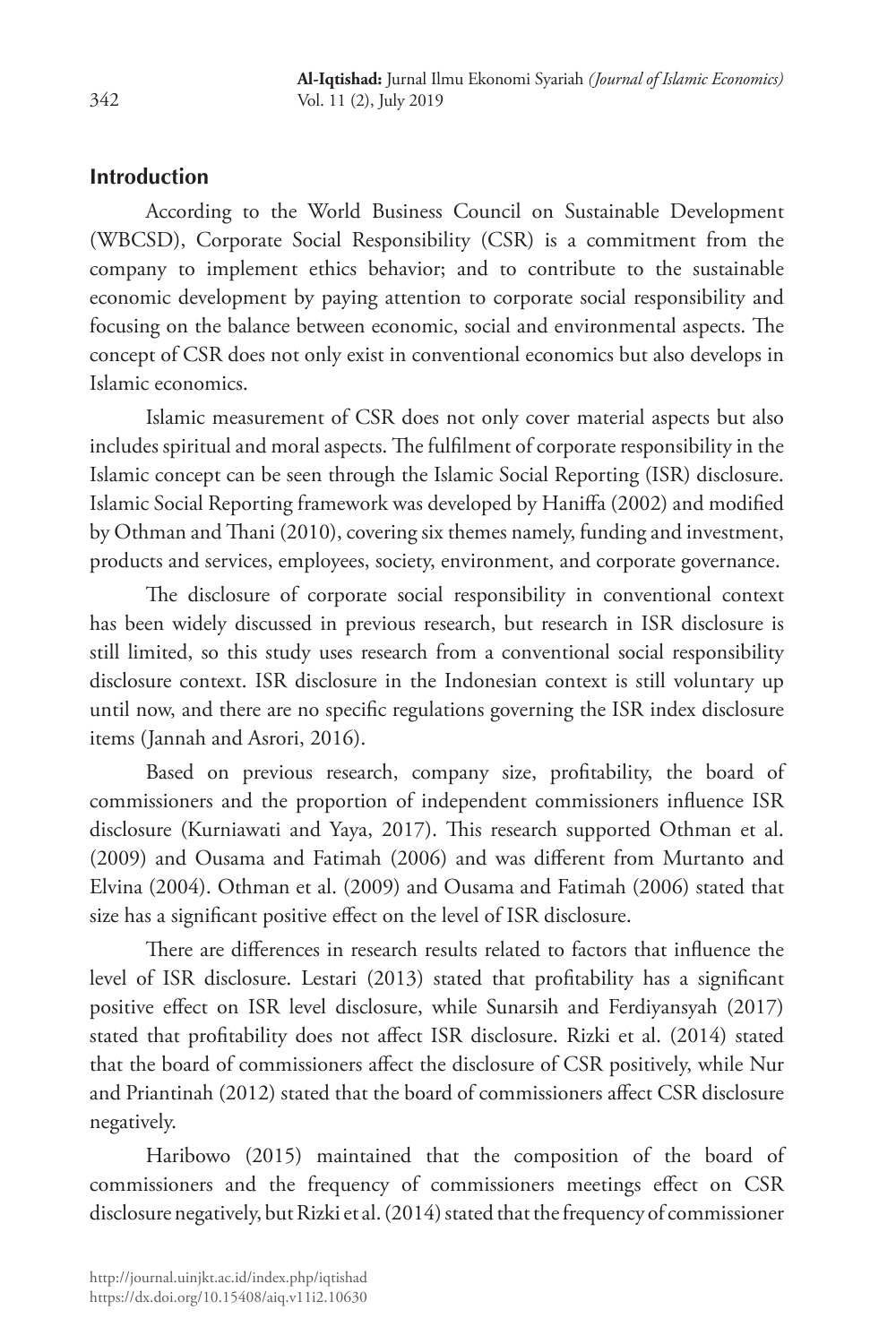meetings has a positive effect on CSR disclosure. On the other hand, Othman et al. (2009) found that board composition has a significant positive effect on ISR disclosure index.

The second purpose of this research is to study whether there is a difference ISR disclosure in Indonesia and Malaysia. Sofyani and Ulum (2012) argued that overall social performance of Islamic banking in Malaysia is higher than in Indonesia.

Looking at those previous studies on the issue, this study becomes interesting, considering there are still many differences in research results about ISR. Besides, ISR disclosure is important because it could help investors to assess whether companies in the stock market maintain the principle of *sharia* in their operations. The differences between this research and previous studies are that: 1) this study uses data from companies that issued Sukuk at Indonesia Shariah Stocks Index and Malaysia Stock Exchange; 2) this research uses dummy variables to determine company size. 3) Another purpose of this research is to compare ISR levels in Indonesia and Malaysia.

### **Literatur Review**

According to Freeman (2010), stakeholder theory stated that companies are not entities that are only responsible for their own interests (shareholders) but are also responsible and provide benefits to stakeholders (shareholders, creditors, consumers, suppliers, government, society, and other parties).

Disclosure is to make something known or reveal something. The level of disclosure is strongly influenced by economic, political, and social circumstances (Haniffa, 2002). Based on the Financial Services Authority Regulation Number: 92/ POJK.04/2016, the disclosure of information in financial statements is divided into mandatory disclosure and voluntary disclosure. In the context in Indonesia, ISR is still voluntary disclosure.

The ISR index is a benchmark for the implementation of *sharia* social responsibility that contains items of CSR disclosure. This was set by the AAOIFI (Accounting and Auditing Organization for Islamic Financial Institutions) and then was developed in *sharia* context by researchers (Soraya and Hartanti, 2010). ISR index measurement is the content analysis of the company's annual report to provide a checklist on every item that expresses social responsibility. If there is one item that is disclosed, it will get a score of '1', and if not, then it will get a score of '0'.

Studies about company size and ISR were done by Othman et al. (2009) in 56 companies listed on Malaysia Stock Exchange in the period of 2004-2006; Lestari (2013) in 10 Indonesian Islamic Banks in the period of 2010-2011; Sirait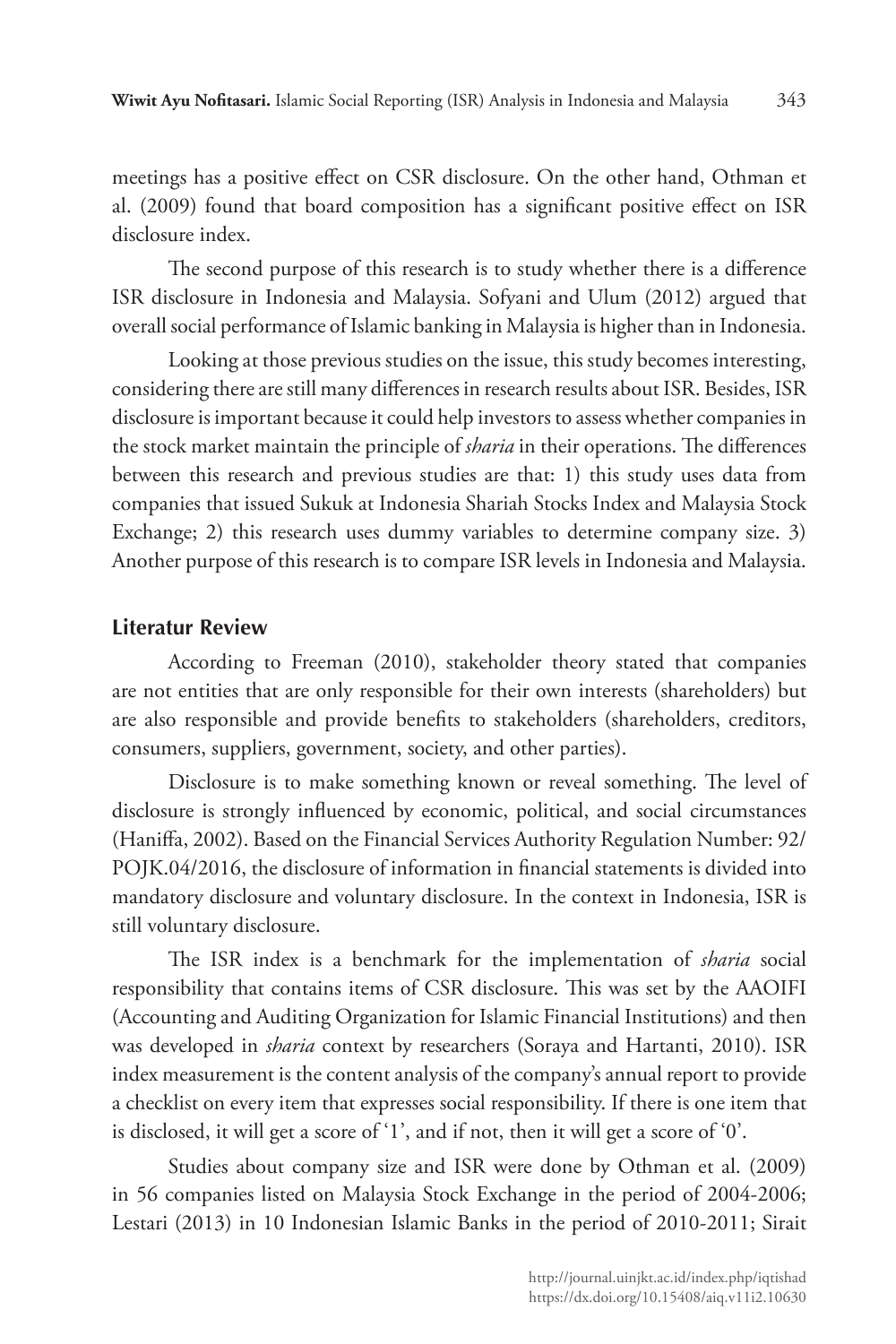and Bangun (2013) in non-financial companies listed in the Stock Exchange in the period of 2009 -2011; Rama (2014) in 8 Indonesia Sharia Banks in the period of 2010-2012, Sunarsih and Ferdiyansyah (2017) in 30 companies registered in the Indonesian *Sharia* Stock List in the period of 2012-2014. They found that company size has a significant positive effect on the level of disclosure of ISR. Based on these studies, the hypotheses of this particular research are:

H1: The company size has a significant positive effect on the level of ISR in Indonesia. H2: The company size has a significant positive effect on the level of ISR in Malaysia.

With regards to the relationship between profitability and ISR, Othman et al. (2009) studied the relationship between profitability and ISR disclosure in 56 companies listed in Malaysia Stock Exchange in 2004-2006. He found that profitability has a positive effect on ISR disclosure. This result is supported by Lestari (2013), Rama (2014), Kurniawati and Yaya (2017), and Taufik et al. (2015). They studied Indonesian *Sharia* Banks and *sharia* companies registered in Indonesian *Sharia* Stock List generally. Based on such finding, the hypotheses proposed are:

H3: Profitability has a significant positive effect on the level of ISR in Indonesia.

H4: Profitability has a significant positive effect on the level of ISR in Malaysia.

Khoirudin (2013) studied the size of the board of commissioner and ISR disclosure on 10 *Sharia* Business Units in Indonesia, in 2010-2011. He found that the size of the board of commissioners has a positive effect on the level of ISR disclosure in Indonesia Islamic banks. The result is supported by the study of Sembiring (2005) in 78 companies listed in the Indonesian Stock Exchange in 2002; Rizki et al. (2014) in the companies listed by the Indonesian Stock Exchange in 2010-2012; and Haribowo (2015) in 10 Islamic Banks registered in Bank of Indonesia in 2012-2014. Referring to those studies, the hypotheses developed are:

- H5: Board of commissioners have a significant positive effect on the level of ISR in Indonesia.
- H6: Board of commissioners have a significant positive effect on the level of ISR in Malaysia.

Othman et al. (2009) and Jizi (2014) found board composition has a significant positive effect on ISR Index. Othman et al. (2009) studied 56 companies listed in Malaysia Stock Exchange in the period 2004-2006. Jizi (2014), on the other hand, studied on 98 banks in the period 2009-2011. Based on those studies, the next hypotheses are: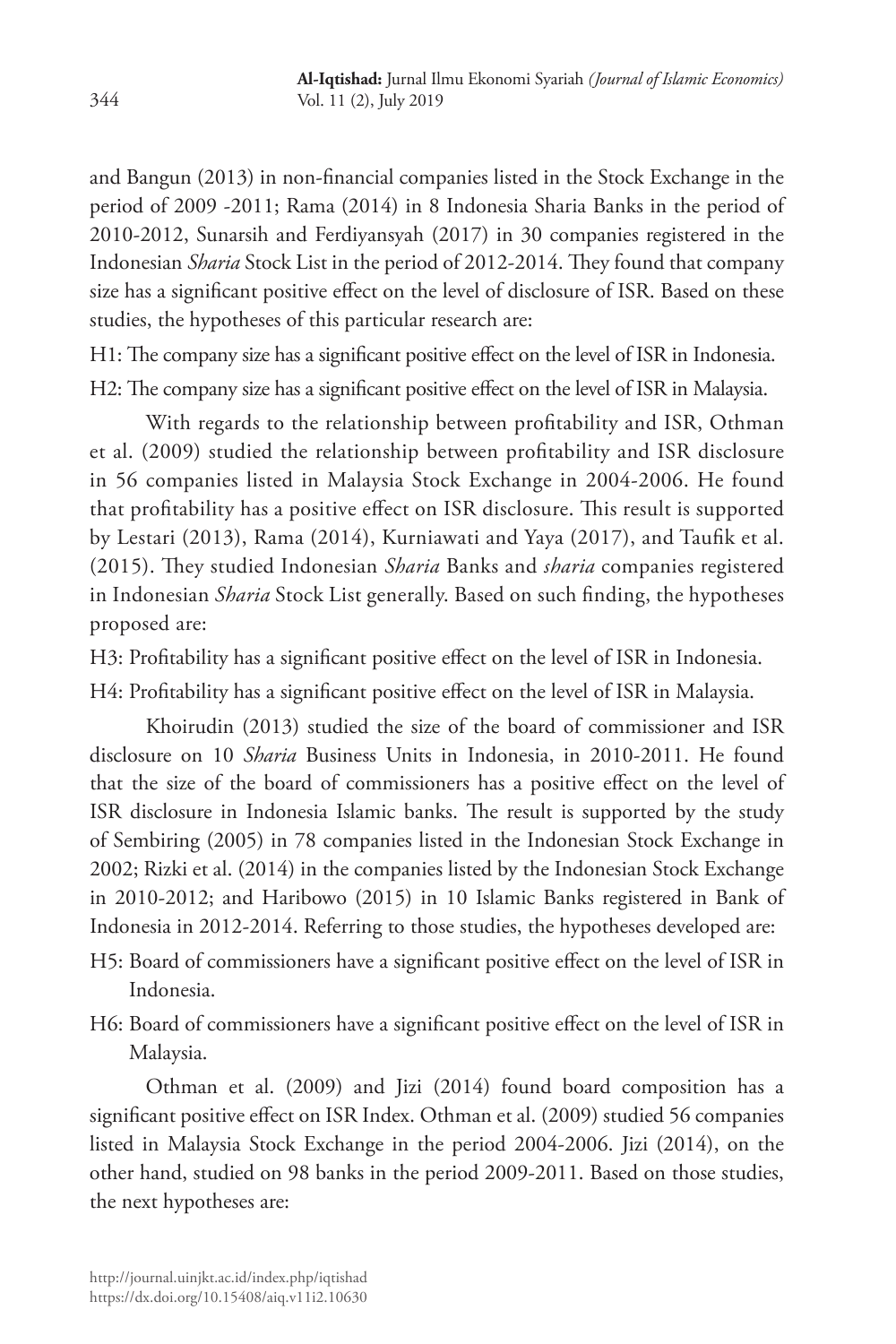- H7: Proportion of independent commissioners has a significant positive effect on the level of ISR in Indonesia.
- H8: Proportion of independent commissioners has a significant positive effect on the level of ISR in Malaysia.

In terms of the commissioner meetings, Charles and Chariri (2012) found that the frequency of commissioner meetings has a positive effect on CSR disclosure at 10 Sharia Banks in the period of 2006- 2010. The research result from Rizki et al. (2014) in manufacturing companies listed on the Stock Exchange in 2010-2012 supported Charles and Chariri (2012). Based on the research, the hypotheses proposed are:

- H9 : Frequency of commissioners meetings has a significant positive effect on the level of ISR in Indonesia.
- H10: Frequency of commissioner meetings has a significant positive effect on the level of ISR in Malaysia.

Sofyani and Ulum (2012) stated that the overall social performance of Islamic banks in Malaysia is higher than in Indonesia. Merina and Verawati (2016) stated that Islamic banks were better in ISR disclosures than the companies listed in Jakarta Islamic Index. Sunarto (2016), on the comparison of existing shariah banking governance in the period of 2010-2013, concluded that there was a difference between the average value of the index ISR with the average GR index value. Based on the research, the hypothesis is:

H11: There are significant differences at the ISR disclosure level in Indonesia and Malaysia

### **Methods**

This is quantitative descriptive research and uses secondary data for all variables, by analyzing the unit of Sukuk issuing companies listed in the Indonesian *Sharia* Stocks Index and Malaysia Stock Exchange in 2013-2017. The sampling technique in this study uses a purposive sampling method (Azwar, 2014). Criteria of the sample selection include: a) Companies listed on Indonesia *Sharia* Stocks Index in 2013 -2017; b) Companies listed on the Malaysia Stock Exchange in 2013 -2017; c) Companies that issue Sukuk; d) Companies with a complete annual report. The companies chosen as samples in this research do not include banks and capital companies.

Based on the above criteria, there are ten samples of companies issued Sukuk in Indonesian *Sharia* Stocks Index and eight companies issued Sukuk in the Malaysian Stock Exchange.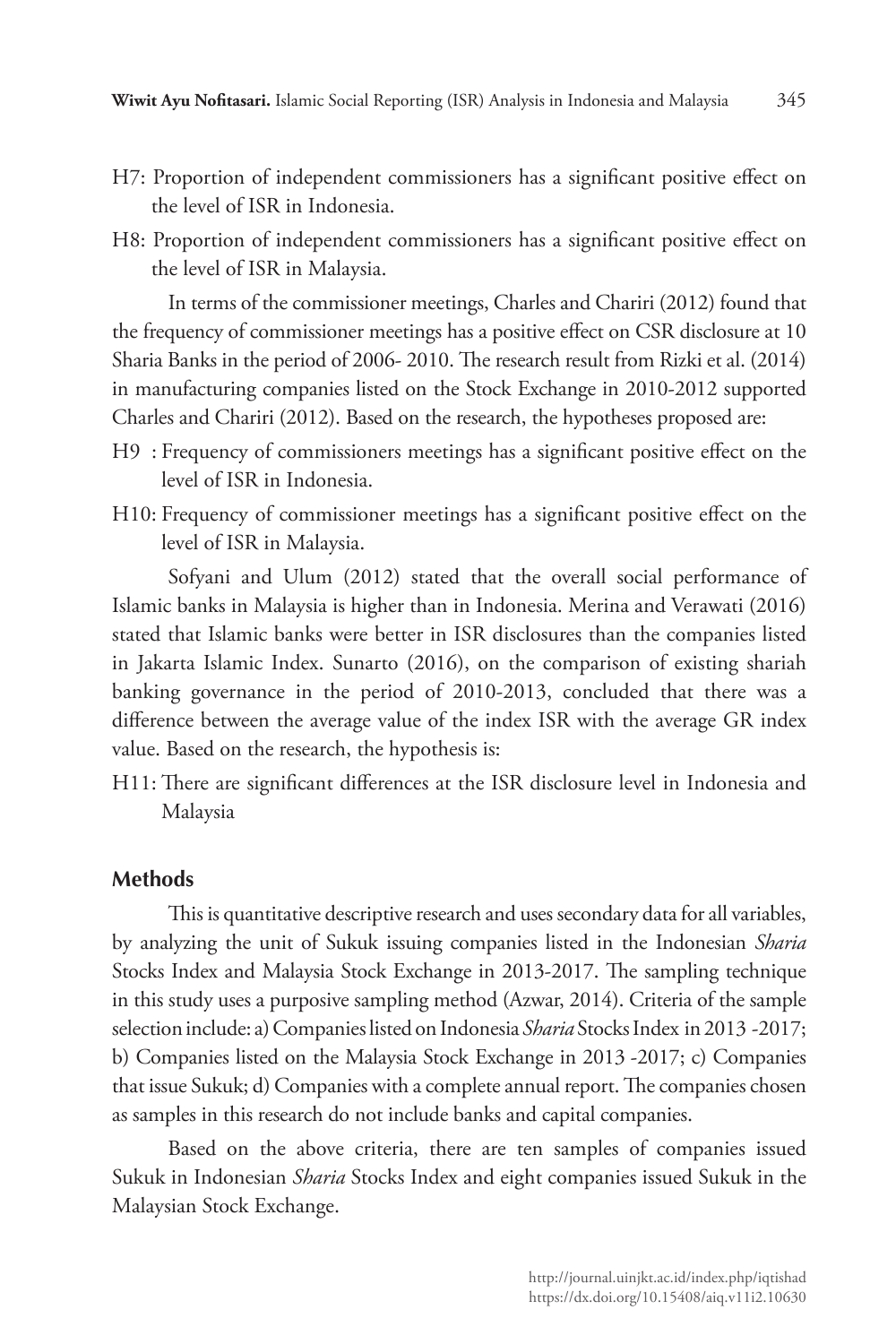| No.            | Variable                                                 | Definition                                                                                                                                                | Measurement                                                                                                                                                          |
|----------------|----------------------------------------------------------|-----------------------------------------------------------------------------------------------------------------------------------------------------------|----------------------------------------------------------------------------------------------------------------------------------------------------------------------|
| 1              | Company Size (SIZE)                                      | The total assets owned<br>by the company are<br>measured by dummy<br>variables                                                                            | Total assets of all companies<br>Total Companies)<br>The value one if the total assets<br>company are above average, 0 if below<br>the average                       |
| $\overline{2}$ | Profitability (Return on<br>asset)                       | The company's ability to<br>make a profit                                                                                                                 | Earning after tax<br><b>Total Aset</b>                                                                                                                               |
| 3              | Board of<br>Commissioners (BoC)                          | Total number board<br>of commissioners in a<br>company                                                                                                    | Total number of board of<br>commissioners                                                                                                                            |
| 4              | The proportion of<br>Independent<br>Commissioners (PoIC) | Total number<br>of independent<br>commissioners in a<br>company                                                                                           | Total number of independent commissioners<br>Total number board of commissioners                                                                                     |
| 5              | Frequency of<br>Commissioners<br>Meetings (FoCM)         | Total number of meetings<br>conducted by the Board<br>of Commissioners in 1<br>year                                                                       | Board of Commissioners Meeting in<br>the year                                                                                                                        |
| 6              | Islamic Social<br>Reporting (ISR)                        | ISR index disclosures<br>include funding and<br>investment, products<br>and services, employees,<br>society, environment,<br>and corporate<br>governance. | Total ISR is measured by the score<br>of the ISR of each company through<br>analysis content, the value 1 if the<br>component is disclosed and 0 if not<br>disclosed |

| Table 1. Operational Definition and Measurement of the Variables |  |  |  |  |
|------------------------------------------------------------------|--|--|--|--|
|------------------------------------------------------------------|--|--|--|--|

The model used in this research is:

$$
Y = \beta_0 + \beta_1 SIZE + \beta_2 ROA + \beta_3 BoC + \beta_4 PoIC + \beta_5 FoCM + \epsilon
$$

Where:

- Y : Islamic Social Reporting (ISR)
- $\beta_0$  : Constant
- SIZE : Company Size
- ROA : Return on asset
- BoC : Board of Commissioners
- PoIC : Proportion of Independent Commissioners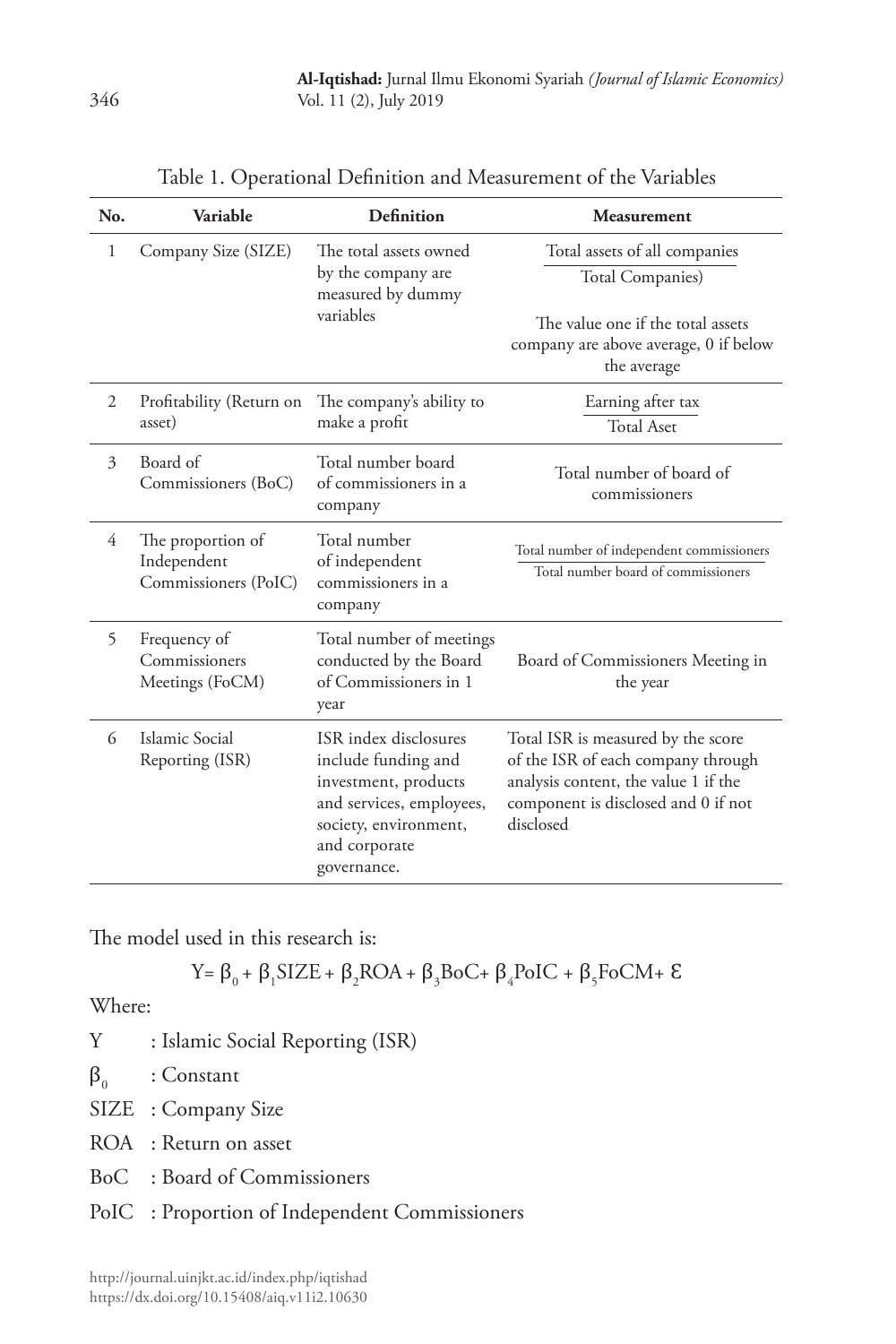FoCM : Frequency of Commissioners Meetings

Ɛ : Prediction error

Data are analyzed with regression analysis and different t-test after run classical assumption test.

Table 2. Statistic Descriptive in Indonesia

| rable 2. Statistic Descriptive in muonesia |    |         |                |        |          |  |
|--------------------------------------------|----|---------|----------------|--------|----------|--|
| Variable                                   | N  | Minimum | <b>Maximum</b> | Mean   | Std. Dev |  |
| ISR in Indonesia                           | 50 | 4.00    | 28.00          | 19.16  | 5.708426 |  |
| SIZE                                       | 50 | 0.00    | 1.00           | 0.32   | 0.471212 |  |
| <b>ROA</b>                                 | 50 | $-0.14$ | 1.91           | 0.0666 | 0.272034 |  |
| BoC                                        | 50 | 2.00    | 16.00          | 4.84   | 2.743155 |  |
| PoIC                                       | 50 | 0.20    | 0.70           | 0.3866 | 0.082428 |  |
| FoCM                                       | 50 | 0.00    | 24.00          | 6.26   | 5.306177 |  |

**Result and Discussion**

Source: Data processed

Based on Table 2, the minimum ISR level in Indonesia is 4.00, and the maximum amount is 28.00. The average ISSI ISR level is 19.16, with a standard deviation of 5.71. The company size has a minimum value of 0.00 and a maximum of 1.00. The average company size is 0.32, with a standard deviation of 0.47. Profitability minimum value of -0.14 and a maximum of 1.91. The average value of profitability is 0.067, with a standard deviation of 0.27. The minimum board of commissioner is two people and a maximum of 16 people. The average board of commissioner is four people with a standard deviation of 2.74.

The minimum amount of the proportion of independent commissioners is 20%, and a maximum of 70%. The average proportion of independent commissioner is 39% with a standard deviation of 0.082. The lowest frequency of commissioners meetings is 0. It means that there are no meetings in one year and the maximum frequency of the meetings is 24 times a year. The average frequency of meetings in one year is six times with a standard deviation of 5,306.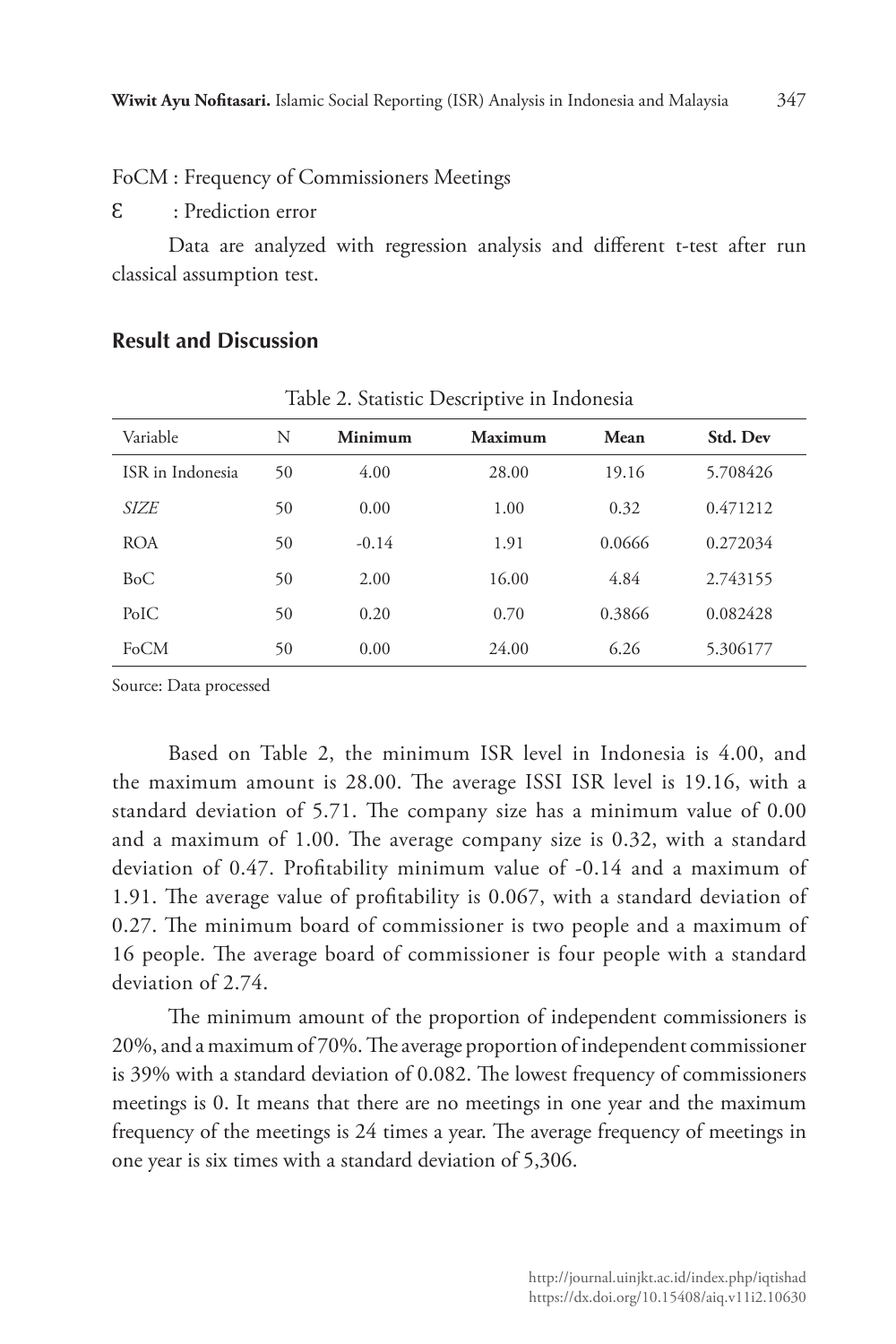| Variable        | N  | Minimum | Maximum | Mean    | Std. Dev |
|-----------------|----|---------|---------|---------|----------|
| ISR in Malaysia | 40 | 12.00   | 28.00   | 17.75   | 3.656746 |
| <i>SIZE</i>     | 40 | 0.00    | 1.00    | 0.375   | 0.490290 |
| <b>ROA</b>      | 40 | 0.00    | 0.18    | 0.03625 | 0.042948 |
| BoC             | 40 | 7.00    | 16.00   | 10.75   | 3.069703 |
| PoIC            | 40 | 0.13    | 0.70    | 0.38025 | 0.165877 |
| FoCM            | 40 | 0.00    | 21.00   | 6.925   | 5.070718 |

Table 3. Statistic Descriptive in Malaysia

Source: Data processed

Based on Table 3, the minimum ISR level in Malaysia is 12.00, and the maximum is 28.00. The average ISR in Malaysia Stock Exchange is 17.75, with a standard deviation of 3.66. The company size has a minimum value of 0.00 and a maximum of 1.00. The average company sizes are 0.37, with a standard deviation of 0.49. The minimum value of profitability is 0.00 and a maximum of 0.18. The average value of profitability is 0.036, with a standard deviation of 0.043. The minimum size of board of commissioner is seven people, and maximum is 16 people. The average size of board of commissioners is ten people with a standard deviation of 3.07.

The minimum amount of the proportion of independent commissioners is 13%, and the maximum is 70%. The average proportion of independent commissioners is 38% with a standard deviation of 0.166. The lowest frequency of commissioner's meetings is 0. It means that there are no meetings in one year and the maximum frequency of the meetings is 21 times a year. The average frequency of meetings in one year is six times with a standard deviation is 5.07.

Based on the results of the normality, multicollinearity, heteroscedasticity and autocorrelation test, it is known that the test results have met the classical assumption criteria.

| Variable    | Coefficient | Std. Error | t-Statistics | Prob.      |
|-------------|-------------|------------|--------------|------------|
|             | 17.90863    | 4.146394   | 4.319086     | 0.0001     |
| <b>SIZE</b> | 3.895005    | 1.598526   | 2.436623     | $0.0189**$ |
| <b>ROA</b>  | $-3.691354$ | 2.771175   | $-1.332054$  | 0.1897     |
| BoC         | 0.208556    | 0.278436   | 0.749027     | 0.4578     |

Table 4. ISR Regression Test in Indonesia

http://journal.uinjkt.ac.id/index.php/iqtishad https://dx.doi.org/10.15408/aiq.v11i2.10630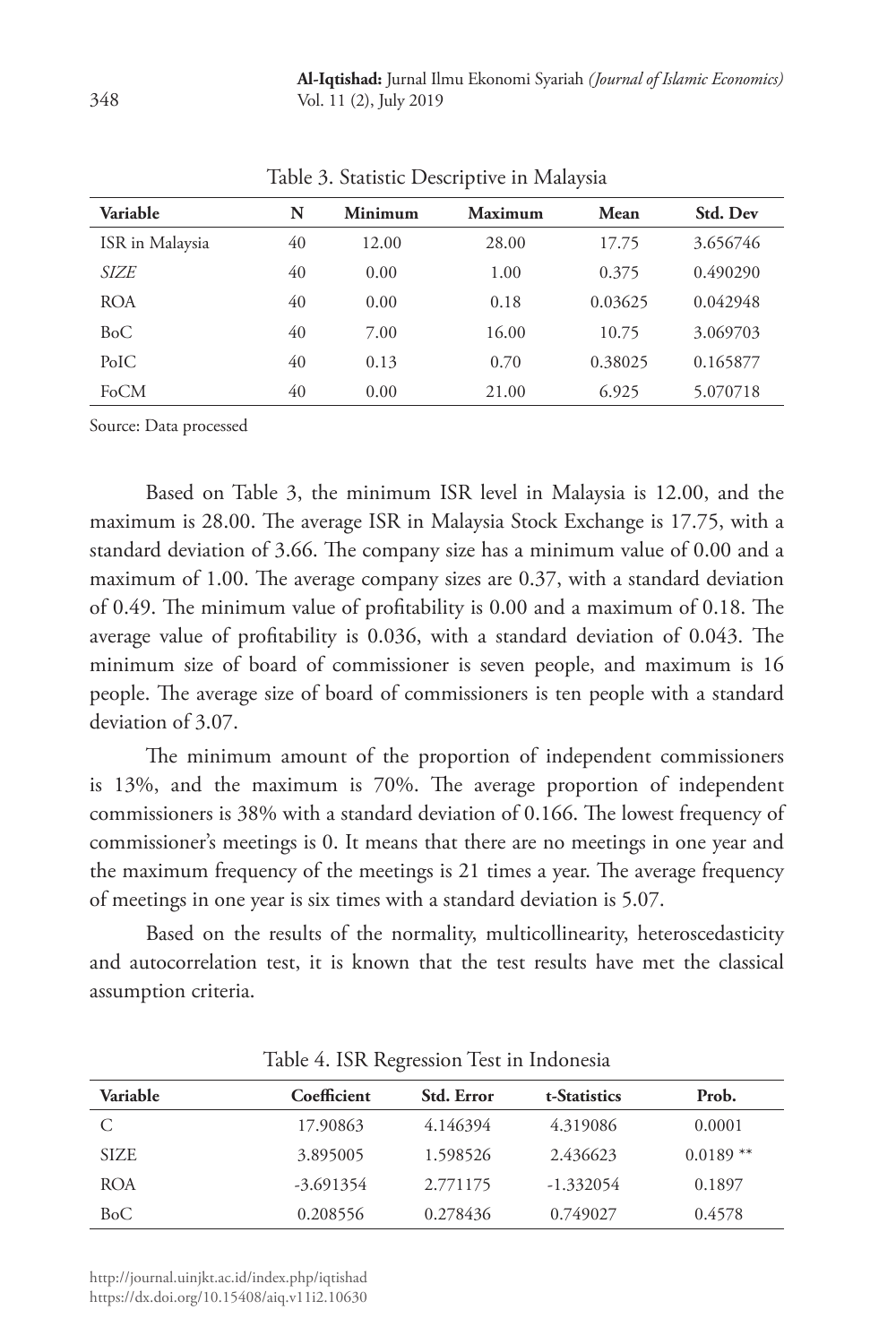| PoIC               | -7.458235 | 9.146883           | $-0.815385$ | 0.4192     |
|--------------------|-----------|--------------------|-------------|------------|
| FoCM               | 0.339418  | 0.142716           | 2,378,269   | $0.0218**$ |
| Adjusted R-squared | 0.166362  | Prob (F-statistic) |             | 0.021923   |

Source: Data processed

\*, \*\*\* shows a significant level at  $\alpha$  = 10 %, 5% and 1%

| Variable           | Coefficient | Std. Error         | t-Statistics | Prob.      |
|--------------------|-------------|--------------------|--------------|------------|
| C                  | 16.74524    | 3.113995           | 5.377415     | 0.0000     |
| <b>SIZE</b>        | 0.995604    | 1.202722           | 0.827792     | 0.4136     |
| <b>ROA</b>         | 8,223,000   | 15.53703           | 0.529252     | 0.6001     |
| BoC                | $-0.192280$ | 0.232896           | $-0.825605$  | 0.4148     |
| PoIC               | $-0.258121$ | 3.911541           | $-0.065989$  | 0.9478     |
| FoCM               | 0.360792    | 0.129443           | 2.787260     | $0.0086**$ |
| Adjusted R-squared | 0.210662    | Prob (F-statistic) |              | 0.021214   |

|  |  |  | Table 5. ISR Regression Test in Malaysia |  |  |  |  |  |
|--|--|--|------------------------------------------|--|--|--|--|--|
|--|--|--|------------------------------------------|--|--|--|--|--|

Source: Data processed

\*, \*\*\* shows a significant level at  $\alpha$  = 10 %, 5% and 1%

Based on Table 4 the adjusted R-squared is 16.6%, It means that 16.6% of the variation of ISR in Indonesia could be explained by SIZE, ROA, BoC, PoIC and FoCM while the remaining 83.4% is explained by other variables outside the model. The prob (F-statistic) value 0.02, so the variable SIZE, ROA, BoC, PoIC and FoCM effect ISR level in Indonesia.

Based on table 5, the Adjusted R-squared is 21%. It means that 21% of the variation of ISR in Malaysia could be explained by SIZE, ROA, BoC, PoIC and FoCM while the remaining 79% is explained by other variables outside the model. The prob (F-statistic) value 0.02, so the variable SIZE, ROA, BoC, PoIC and FoCM affect ISR level in Malaysia.

Based on table 4, the variable of company size has a significant positive effect on the level of ISR in Indonesia, the value of the t-statistic SIZE of 2.436623 with prob value of 0.0189. Prob value less than 0.05; it can be concluded that **H1 is accepted**. These results support the research of Sunarsih and Ferdiyansyah (2017) in 30 companies registered in Indonesia *Sharia* Stock List in the period of 2012-2014. They stated that the company size has a positive effect on ISR disclosure. It happened because large companies have large amounts of assets. Therefore, the companies will disclose more information than small companies. The study of Putri and Yuyetta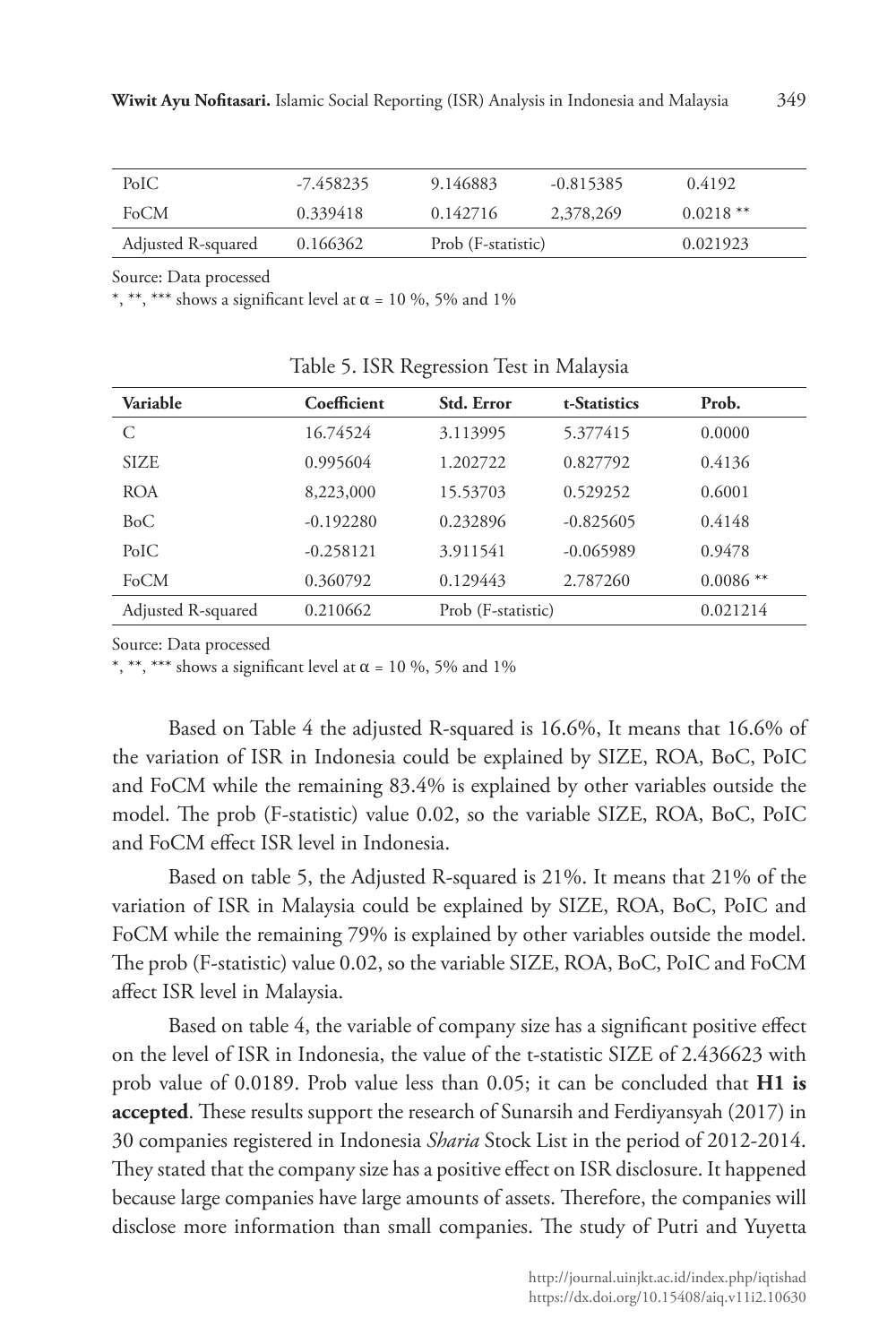(2014), in 142 companies registered in Indonesia *Sharia* Stocks Index in the period 2011-2012, found that the company size has a significant positive effect on ISR disclosure. They stated that large companies usually have more complex activities and have a greater impact on society, so the ISR disclosure increased. This result is supported by Hartini (2018) who studied in companies listed in Jakarta Islamic Index in the period 2011-2015.

Based on Table 5, company size does not affect the level of ISR in Malaysia with a prob value is 0.4136. Prob value is more than 0.05, and it can be concluded that **H2 is rejected**. This result supports the research of Laksmitaningrum and Purwanto (2013), and Karina and Yuyetta (2013). It happened because disclosure of corporate social responsibility is voluntary.

Based on Table 4, ROA does not affect the level of ISR in Indonesia with a prob value is 0.1897. Prob value is more than 0.05, and it can be concluded that **H3 is rejected**. These results support the research by Nugraheni and Wijayanti (2017) in companies listed on Sharia Securities. Nur and Priantinah (2012) have the same finding in 66 companies listed on the Indonesia Stock Exchange the period 2008- 2010. This is because companies with high-profit rates are assumed to see a report of their social activities unnecessary.

Based on Table 5, ROA does not affect the ISR level in Malaysia with a prob value of 0.6001. The prob value is more than 0.05, and it can be concluded that **H4 is rejected**. This result supports research by Sembiring (2005) on 38 companies listed on the Jakarta Stock Exchange in 2002 and Hartini (2018) in registered companies in JII in 2011-2015. This is because companies with high profitability do not necessarily carry out more social activities due to their profit orientation. Companies are more interested in focusing on the disclosure of financial information. Moreover, to these company, it is unnecessary to consider reporting matters that can disrupt information about a company's financial success such as ISR. The other reason is profits owned by the company are prioritized for operational purposes. Therefore, the use of funds for social activities is smaller.

Based on Table 4, the board of commissioners does not affect the level of ISR in Indonesia with prob value is 0.4578. The prob value is more than 0.05, and it can be concluded that **H5 is rejected**. This result is in line with the research by Suaryana (2012) in 75 manufacturing companies listed in the Indonesia Stock Exchange in 2007-2009 and the study of Ramdhaningsih and Utama (2013) on property and real estate companies listed in the Indonesia Stock Exchange in 2009-2011. Baidok and Septiarini (2016) have the same result on BUS in the period 2010-2014. This is because in carrying out their duties, the board of commissioners (tend to be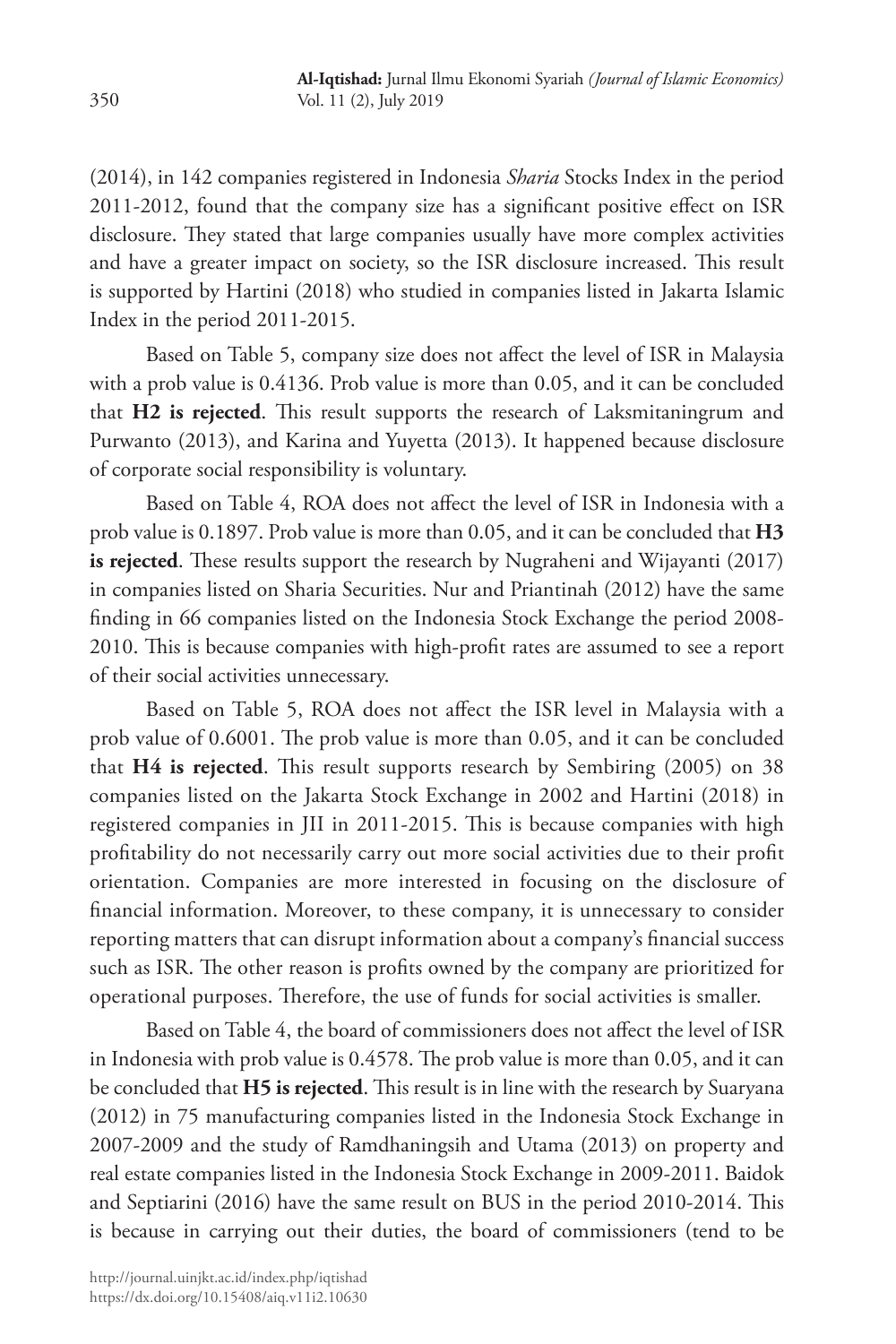passive), and cannot monitor directly. Therefore, the board of commissioners does not support the ongoing ISR disclosure in the company. The result in Indonesia is the same as in Malaysia. Based on Table 5, the board of commissioners does not affect the level of ISR in Malaysia with prob value is 0.4148. The prob value is more than 0.05, and it can be concluded that **H6 is rejected**.

Research by Paramita and Marsono (2014) in the mining sector listed on the IDX in 2010-2012 stated that the board of commissioners has no significant effect on social disclosure. The insignificant results can be caused by the ineffectiveness of the board of commissioners in suppressing company management to disclose social and environmental responsibility (Suaryana, 2012).

Based on Table 4, the proportion of independent commissioners does not affect the level of ISR in Indonesia with prob value is 0.4192. The prob value is more than 0.05, and it can be concluded that **H7 is rejected**. This result supports the research by Gantyowati and Nugraheni (2014) on 114 non-financial companies listed in the Indonesia Stock Exchange in 2009-2011, which stated that independent commissioners would not affect the disclosure of voluntary information. This is because the independent board is a part-time member. It seems very difficult to do an in-depth understanding of the complexity of the company's operations, and ultimately it is impossible to influence the decision making.

Paramita and Marsono (2014) supported that result, finding that the independent commissioners do not influence the decision making, because they are not involved in the company's operations.

Based on Table 5, the proportion of independent commissioners does not affect the level of ISR in Malaysia with a prob value is 0.9478. The prob value is more than 0.05, and it can be concluded that **H8 is rejected**. This result is similar to the research by Ramdhaningsih and Utama (2013) on property and real estate companies listed on the Indonesian Stock Exchange in 2009-2011. The result shows that the proportion of independent commissioners does not have significant negative effects on social responsibility disclosures. Permanasari (2018) studied 100 companies listed in the Indonesia Stock Exchange in 2015-2016 and found that the proportion of independent commissioners did not affect voluntary disclosure. This insignificant result because the independent board of commissioners are not involved in the company's operations.

Based on Table 4, the frequency of commissioner meetings affects the level of ISR in Indonesia with prob value is 0.0218. Prob values are less than 0.05, so it can be concluded that **H9 is accepted**. These results support research by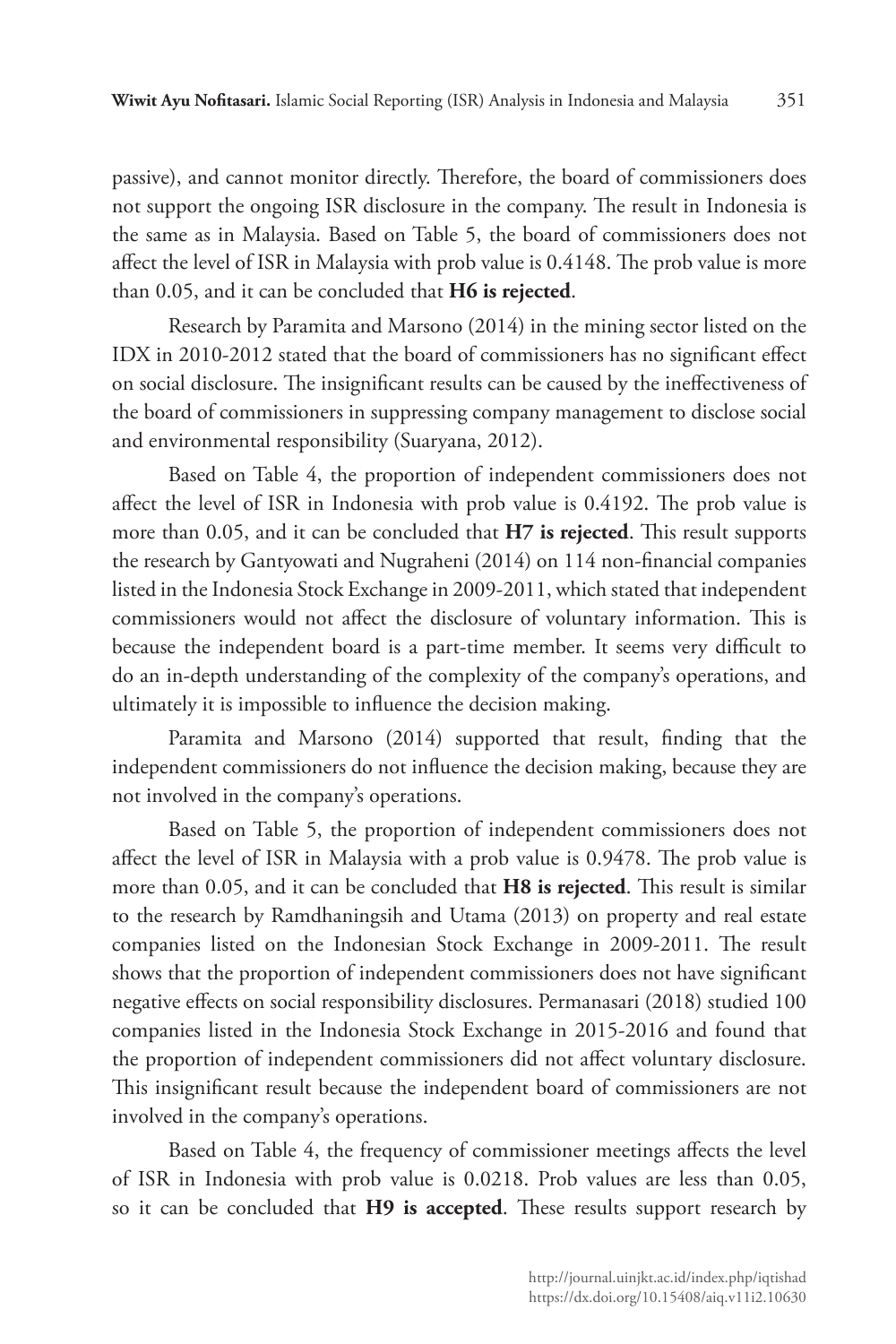Ullah et al. (2018) in 66 manufacturing companies listed on the Pakistan Stock Exchange in 2013-2015. Vafeas (2003) supported these result in manufacturing companies in the period 2000-2002. Vafeas (2003) stated that the more frequency of commissioners meeting, the more it will improve company performance. This is because the frequency of commissioner meeting makes supervision effective so that the company's performance gets better. If the company gets better, the disclosure of social responsibility is increasingly widespread.

Research by Rizki et al. (2014) in manufacturing companies listed on the Stock Exchange in 2010-2012, revealed that the frequency of commissioner meetings has a significant positive effect on social responsibility disclosures. These results indicate that the number of board of commissioner meetings will give more time to discuss the implementation of corporate governance, including CSR disclosure.

Based on Table 5, the frequency of commissioner meetings affect the ISR level in Malaysia with prob value is 0.0086. Prob values less than 0.05, so it can be concluded that **H10 is accepted**. These results support research by Brick and Chidambaran (2010) in companies listed on the Malaysia Stock Exchange in the period 2007-2008. This is because the more frequent meetings between the board of commissioners will help in making corporate decisions both in financial and social. According to Suhardjanto et al. (2012) the number of board of commissioner meetings as one form of supervision, so the number of meetings conducted by the board of commissioners gives more time to discuss the implementation of corporate governance.

| Method | df      | Value    | Probability |
|--------|---------|----------|-------------|
| F-test | (39.49) | 2.436930 | 0.0034      |
|        |         |          |             |

Table 6. Different test

Source: data processed

Based on a different test, t-test probability value is 0.0034. The value is less than 0.05, and it can be concluded that there is a difference between the level of ISR in Indonesia and Malaysia, then **H 11 accepted**. ISR disclosure in Malaysia is higher than in Indonesia. Because companies which issued Sukuk on Malaysia Stock Exchange are more to reveal ISR indicators totalling 43 items and focus on main core shariah business without combining conventional aspects, so it can be concluded that in Indonesia there is a need for regulations in ISR disclosure from the government to improve the quality of disclosure of social responsibility to stakeholders.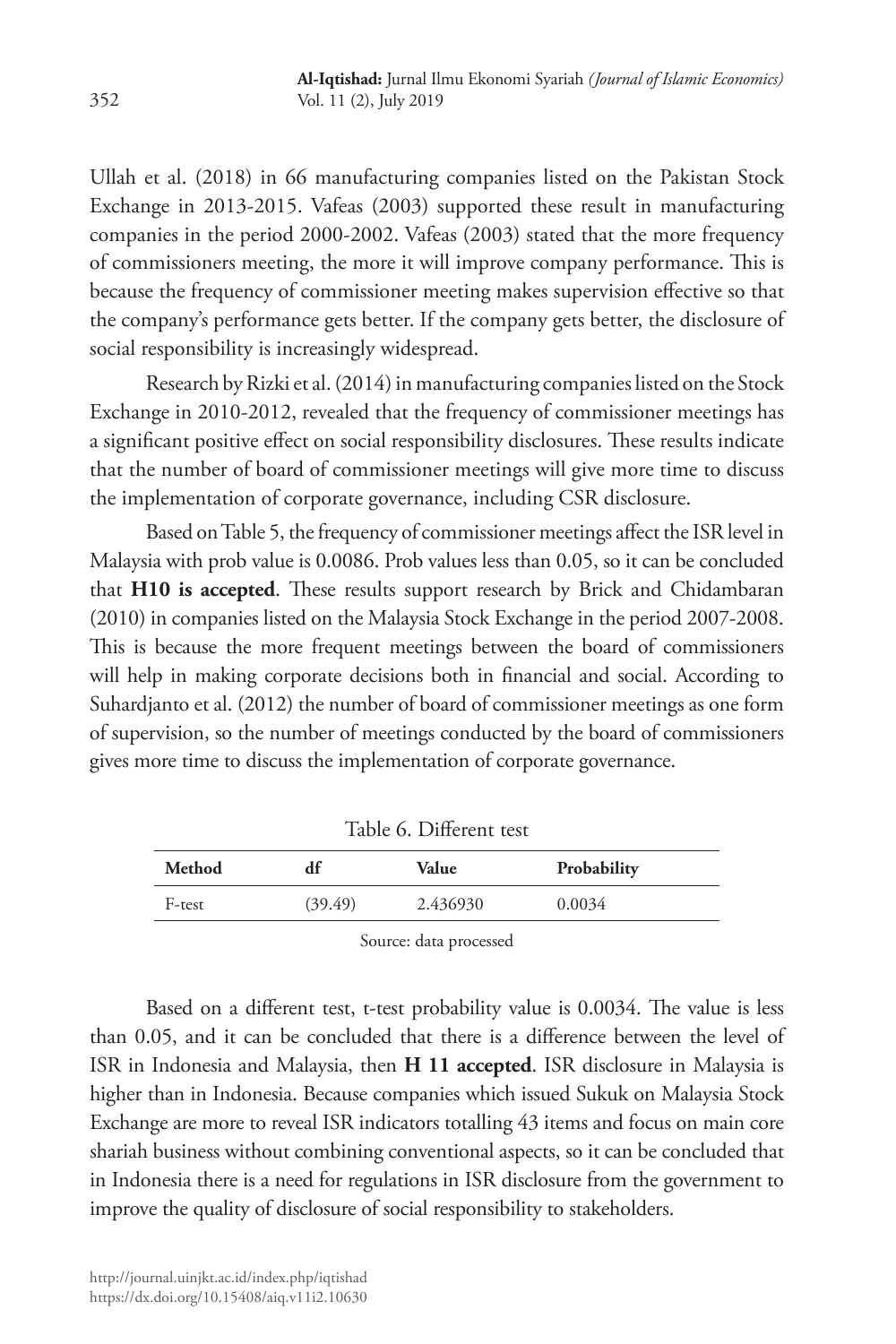#### **Conclusions**

Based on the above results, it can be concluded that the company size has a significant positive effect on the level of ISR in Indonesia. This is because large companies have large amounts of assets so that companies will disclose more information than small companies. Meanwhile, in Malaysia, the size of the company does not affect the ISL level. Profitability, board of commissioners, and the proportion of independent commissioners do not affect ISR levels in Indonesia and Malaysia.

On the other hand, the frequency of commissioner meetings has a significant positive effect on the level of ISR in Indonesia and Malaysia. This is because the frequency of commissioners meeting held regularly and weighted by the board of commissioners makes supervision more effective so that disclosure of social responsibility is getting better. There is a different level of ISR in Indonesia and Malaysia because there are differences in regulations, culture, and situation between Indonesia and Malaysia. The implication from these results is that there is a need for regulations in ISR issued by the governments to improve the quality of social responsibility disclosure to stakeholders.

Finally, this study suggests future research related to ISR. *First*, the research objects can be further expanded not only Indonesia and Malaysia but also other Islamic countries. *Second,* the analysis techniques used can be more varied, for example, using Moderated Regression Analysis or Path Analysis, and using different independent variables.

## **References**

Azwar, Saifuddin. 2014. *Research Methods*. Yogyakarta: Student Library.

- Baidok, Wardatul & Dina Fitrisia Septiarini. 2016. "Influence of the Board of Commissioners, Composition of the Independent Commissioners, Sharia Supervisory Board, Frequency of Sharia Commissioners Meetings, and Frequency of Audit Committee Meetings on Disclosure of Islamic Social Reporting Index in Sharia Commercial Banks 2010-2014." *Journal of Islamic Economics Theory and Applied* 3(12): 1020-1034.
- Brick, Ivan E & Chidambaran, NK. 2010. "Board Meetings, Committee Structure and Firm." *Journal of Corporate Finance* 16(4): 533-553.
- Charles & Chariri. 2012. "Analysis of the Effect of Islamic Corporate Governance on Disclosure of Corporate Social Responsibility (Case Study on Islamic Banks in Asia)." *Diponegoro Journal of Accounting* 3(5): 1-15.
- Freeman, R Edward. 2010. *Stakeholder Theory*. New York: Cambridge University Press.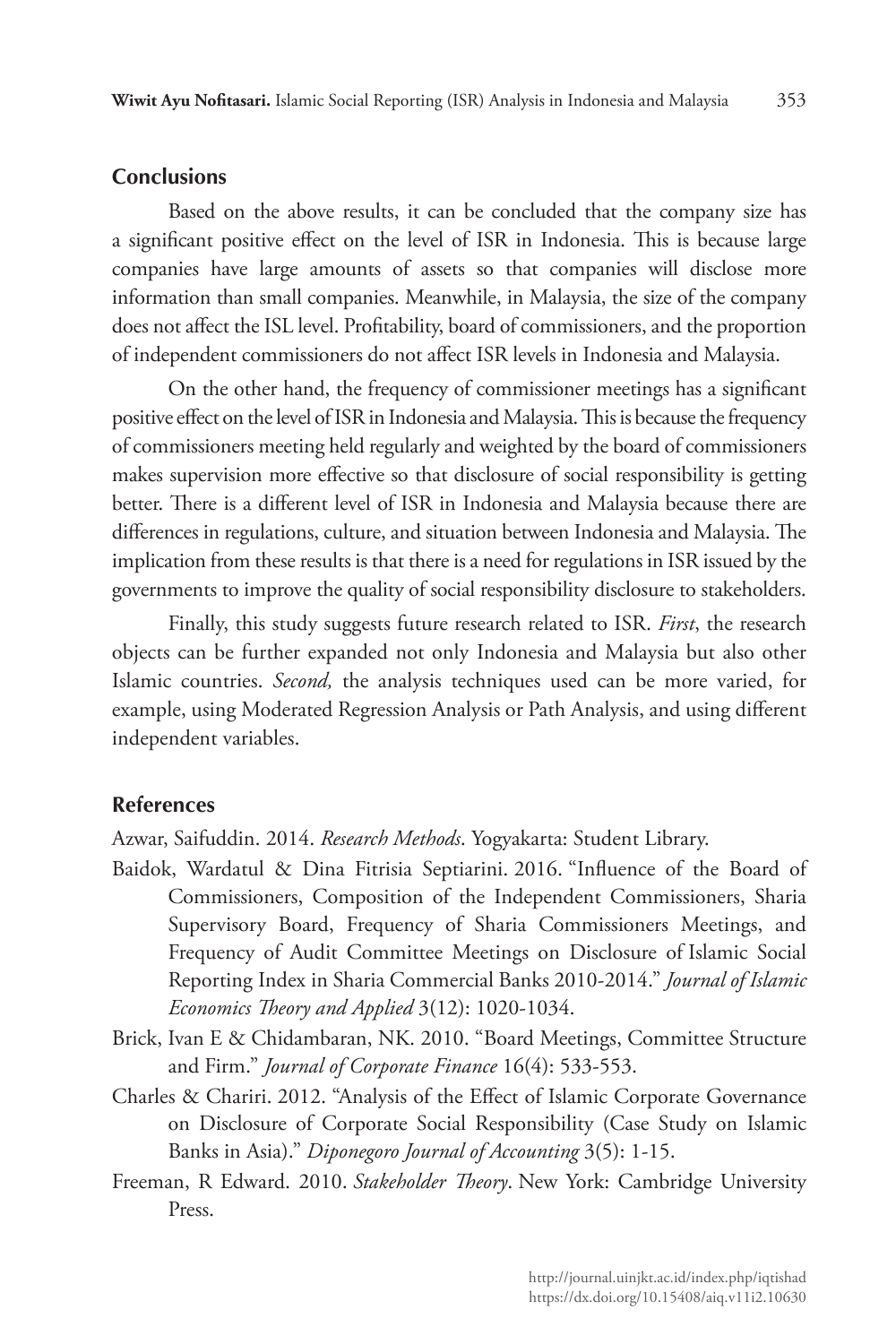- Gantyowati, Evi & Nugraheni, Rosa Lenna. 2014. "The Impact of Financial Distress Status and Corporate Governance Structures on the Level of Voluntary Disclosure Within Annual Reports of Firms (Case Study of Non-Financial Services in Indonesia Over the Period of 2009-2011)." *Journal of Modern Accounting and Auditing* 10(4): 389-403.
- Haniffa, Ros. 2002. "Social Reporting Disclosure: An Islamic Perspective." *Indonesian Management & Accounting Research* 1(2): 128-146.
- Haribowo, Ismawati. 2015. "Analysis of the Effect of Islamic Social Governance on Corporate Social Responsibility (Case Study on Islamic Banks in Indonesia)." *ESSENCE: Journal of Business and Management* 5(1): 147-172.
- Hartini, Titin. 2018. "Analysis of the Effect of Firm *Size* and Profitability on the Islamic Social Reporting (ISR) with Earning Growth as a Moderating Variable in the Jakarta Islamic Index (JII)." *Conscience Journal* 18(1): 137-150.
- Jannah, Awalya Ma'rifatul & Asrori. 2016. "Effect of GCG, *Size*, Product Type and Public Share Ownership on ISR Disclosures." *Accounting Analysis Journal.*  5(1): 1-9.
- Jizi, M. Salama, Dixon & Stratling. 2014. "Corporate Governance and Corporate Social Responsibility Disclosure: Evidence from the US Banking Sector." *Journal of Business Ethics* 125(4): 601-615.
- Karina, Lovink Angel Dwi & Etna Nur Afri Yuyetta. 2013. "Analysis of Factors Affecting CSR Disclosures." *Diponegoro Journal of Accounting* 2(2): 1-12.
- Khoirudin, Amirul. 2013. "Corporate Governance and Disclosure of Islamic Social Reporting in Islamic Banking in Indonesia." *Accounting Analysis Journal* 2(2): 227-232.
- Kurniawati, Mahardhika & Rizal Yaya. 2017. "Effect of Corporate Governance, Financial Performance and Work Environment Mechanisms on Disclosure of Islamic Social Reporting." *Journal of Accounting and Investment* 18(2): 163-171.
- Laksmitaningrum, Chintya Fadila & Agus Purwanto. 2013. "Analysis of the Effect of Company Characteristics, Board of Commissioners and Ownership Structure on CSR Disclosures (Empirical Study on Manufacturing Companies Listed on the Indonesia Stock Exchange in 2009-2010)." *Diponegoro Journal of Accounting* 2(3): 1-10.
- Lestari, Puji. 2013. "Determinants of Islamic Social Reporting in Sharia Case of Indonesia." *International Journal of Business and Management Invention*  2(10): 28–34.
- Merina, Citra Indah & Verawati. 2016. "Islamic Social Reporting Comparative Index Analysis of Islamic Banking Companies and Go Public Companies Listing in the Jakarta Islamic Index." *ACQUISITION* 12(2): 1–17.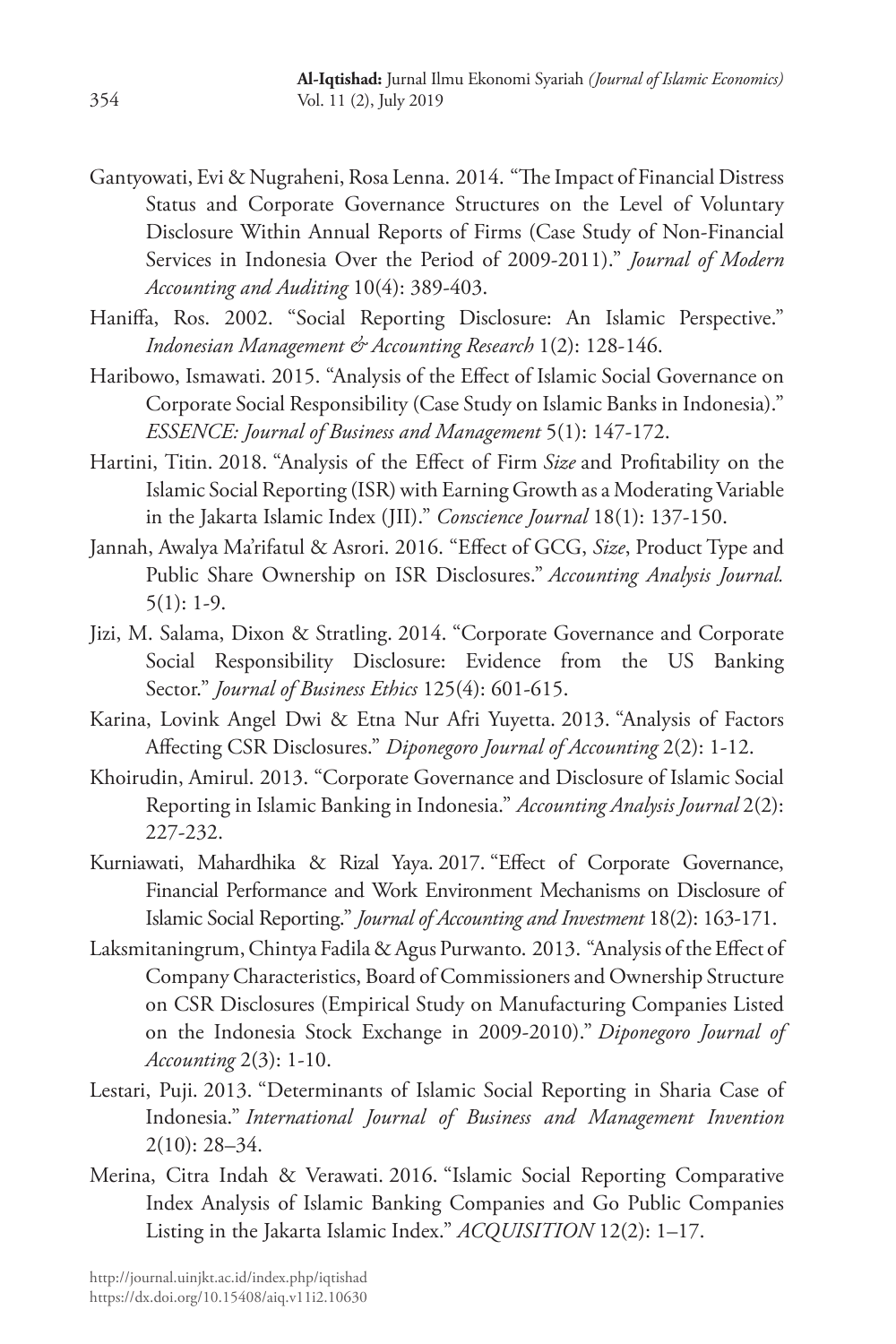- Murtanto & Elvina. 2004. "The Effect of Firm Characteristics to Voluntary Disclosure in Annual Report on the Companies Listed in the Jakarta Stock Exchange." *Paper Conference on Corporate Governance and Reporting* May, Malaysia: 25-26.
- Nugraheni, Peni & Ruistiana Wijayanti. 2017. "Analysis of Factor Affecting the Disclosure of Islamic Social Reporting (An Empirical Study on the Sharia Securities List)." *Journal of Economics, Business, and Accountancy Venture* 2(1): 103-112.
- Nur, Marzully & Denies Priantinah. 2012. "Analysis of Factors Affecting the Disclosure of C o rporate Social Responsibility in Indonesia (Company Uncategorized E m pirical Study On High Profile It's Listing In Indonesia Stock Exchange)." *Nominal Journal* 1(1): 22-34.
- Othman, Rohana & Azlan Md Thani. 2010. "Islamic Social Reporting of Listed Companies in Malaysia." *International Business & Economics Research Journal*  9(4): 135–144.
- Othman, Rohana, Azlan Md Thani & Elnane K Ghani. 2009. "Determinants of Islamic Social Reporting Among Top Sharia-Approved Companies in Bursa Malaysia." *Research Journal of International Studies* 6(12): 1-20.
- Ousama, Abdulrahman Anam & Abdul Hamid Fatima. 2006. "The Determinants of Voluntary Disclosure in the Annual by Shariah-Approved Companies Listed on Bursa Malaysia" *Paper presented at IIUM International Accounting Conference 3, June Malaysia*: 26-28.
- Paramita, Ardina Dwi & Marsono. 2014. "Effect of Characteristics of Corporate Governance on the Area of Disclosure of Corporate Social Responsibility." *Diponegoro Journal of Accounting* 3(1): 1-15.
- Permanasari, Rieke. 2018. "Implementa t ion of Good Corporate Governance and Voluntary Disclosure Compliance: 100 C ompass Index Companies Listed Indonesian Stock Exchange (IDX) 2015-2016." *International Journal of Academic Research in Accounting, Finance and Management Sciences* 8(2): 235–249.
- Putri, Tria Karina & Etna Nur Afri Yuyetta. 2014. "Factors Affecting Islamic Social Reporting Companies Listed on the Indonesian Sharia Stock Index (ISSI) for 2011-2012." *Diponegoro Journal of Accounting* 3(2): 1-9.
- Rama, Ali. 2014. "Analysis of Determinants of Islamic Social Reporting Disclosures: A Case Study of Islamic Commercial Banks in Indonesia." *EQUILIBRIUM*  2(1): 84-103.
- Ramdhaningsih, Amalia & I Made Karya Utama. 2013. "Effect of Good Corporate Governance and Profitability Indicators on Disclosure of Corporate Social Responsibility." *Accounting E-Journal of Udayana University* 3(3): 65-82.